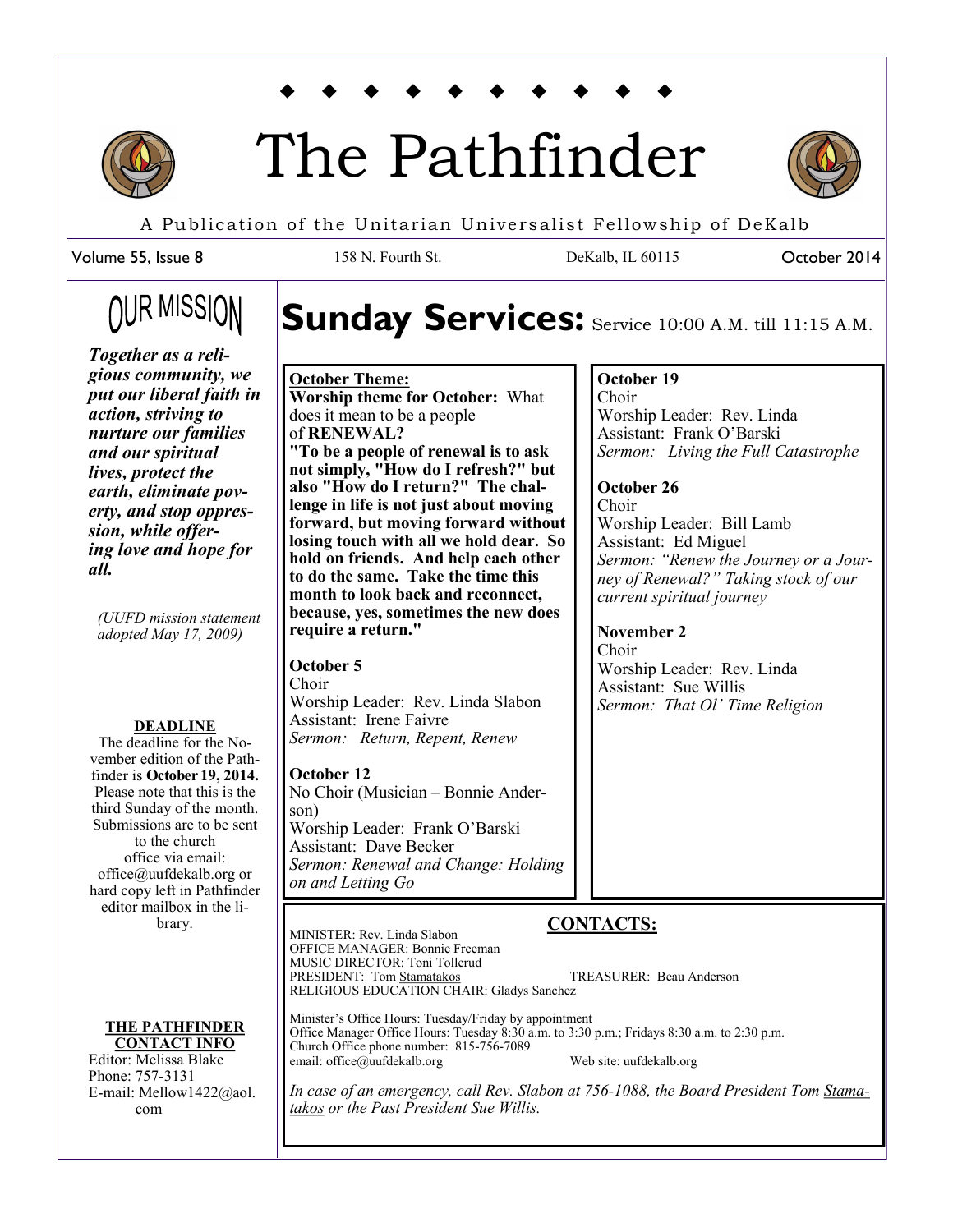### **Minister's Musings**

I am pleased to tell you that over twenty-five people leaders, staff members, and parents – attended the *Sexuality Education and the Healthy Church* training held on Friday, September 19 at UUFD. Participants began by taking a Congregational Assessment on Safe Congregations and saw the video *Safety Tips On a Sensitive Subject*. We learned that most UU congregations are inadequate in their knowledge, policies, imple-5. *UUFD's Code of Ethics* mentation, and response to sexual abuse and harassment. In fact, 55% of congregations *with* policies do not post them on bulletin boards, web-Copied here are three exsites, newsletters, or in mem-cerpts from the *UUFD Code*  bership materials (2010 study of the UUA). And UUFD is no exception.

Since 2010 the UUA has made significant advances in *spect each other's physical*  addressing these concerns and *boundaries. Inappropriate*  significant first step for UUFD. Your DRE, Gladys Sanchez, and I worked to prothat will be posted on the UUFD website and made available in the Fellowship Hall by the end of October. **Resources available will include:** 

1. Fact Sheet with infornation, statutory rape, how to report child or vulnerable adult abuse and neglect, mandatory reporters, and factors to consider prior to reporting.

- 2. Sexuality Issues and Re-*a sexual being.* sources List.
	- ality.
	- 4. *UUFD's Protective Poli-*– to Safe Congregation Policy). teers who work with

*of Ethics*:

Children and Youth

our September training was a *behavior such as sexual har-Sexuality is a healthy and important part of our lives. All members of our congregational community must reassment or any violence or assault is not permitted.* 

vide handouts and resources *Adults, staff and volunteers at*  following commitments as mation on battery, sexual *tive to the special nurture,*  harassment, sex discrimi-*care, and support that will UUFD, are in a position of stewardship and play a key role in fostering the spiritual*  healthy congregation: *development of both individu-*1. UUFD will clearly post *als and the community. It is,*  our *Protective Policy (Safe therefore especially important that adults be attenenable our youth and chil-*

*dren to develop a positive sense of self and responsibility. The relationships we fos-*2. UUFD will work to ex*ter must be those of mutual respect to support the development of healthy identity as*  Policy.

#### 3. The Five Circles of Sexu-*As I work to foster healthy relationships in my congregation-*dren and youth must sign the *al community:*

*cy* (name change pending *1. I will act only in those ways which affirm the inherent worth and dignity of, promote justice, equity and compassion between, and encourage the spiritual ship.*

*2. I acknowledge that spirituality and sexuality are each a piece of each other. As a leader in a spiritual community, I shall honor any commitments I have made to myself and others. I will*  I close with a prayer taken *not engage in behavior that is damaging to any of my relation-Whole Lives: Sexuality and ships or the relationships of oth-Our Faith.* O God, protect *ers.*

Outcomes from our training heightened our awareness of actions we need to take. Tonecessary for all of us to support UUFD as a safe and

*Congregation Policy), Fact Sheet*, and *Code of Ethics for UUFD staff and volunteers who work with children and youth* on our website

and make copies available in the Fellowship Hall. pand the section on "Proactive Measures" in our

3. UUFD will commit to a practice that all staff and volunteers who work with chil-*Code of Ethics*.

for UUFD Staff & Volun-*growth of individuals with whom Church* training on an annual *I have an interpersonal relation-*basis. We affirm that there is 4. UUFD leadership will hold and promote mandatory attendance to attend a *Sexuality Education and Healthy* more for us to learn, discuss, and understand in the complex realm of human relationships and sexuality.

> from the UU curriculum: *Our*  me in my process of discovering what is right for me, while I also respect the truth of what is right for others.

gether we acknowledged the In the Spirit of Life and Community,

Rur. Jinda

#### **UUFD Staff News**

- Bonnie's hours are Tuesday 8:30 a.m. until 3:30 p.m. and Friday from 8:30 a.m. until 2:30 p.m.
- Rev. Linda's hours are by appointment. Please call 815/501-4788.
- Rev. Linda will be at the district minister's retreat October 7-9.
- The Ministry Council and Rev. Linda are interviewing applicants for Office Manager and Child Care workers. We hope you will welcome new UUFD staff members soon.
- Office Manager, Bonnie Freeman, will be training our new office manager during the month of October. Please stop by to say "hello" and "goodbye."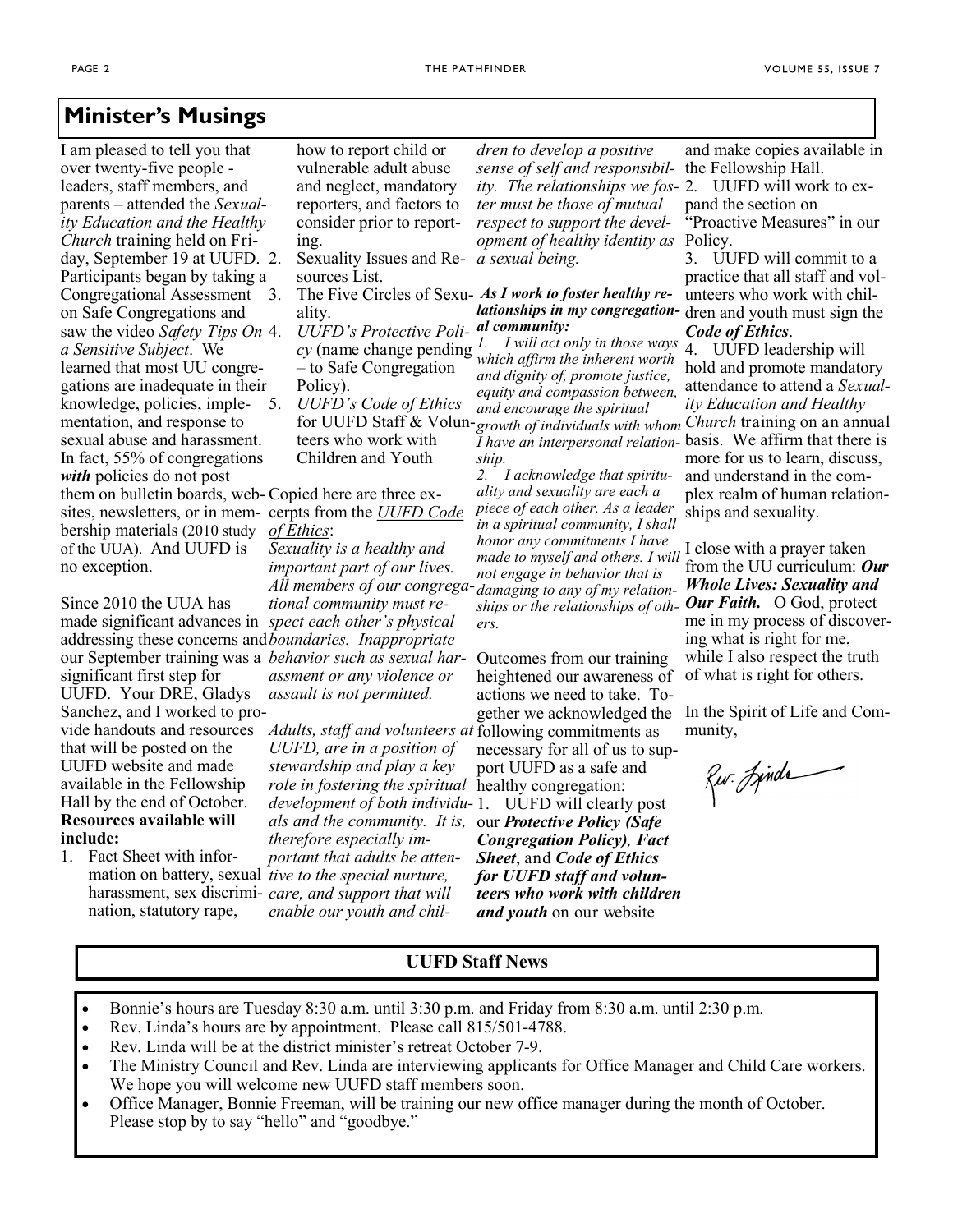

**Mark Your Calendar For These UUFD Events**

| October |                                                              |                          |
|---------|--------------------------------------------------------------|--------------------------|
|         | <b>Board Meeting</b>                                         | 7:30 to 9 p.m.           |
|         | Mindfulness Meditation (every Thursday $(a)$ Estelle's)      | $10:30$ a.m.             |
|         | Peaceful Meditation (every Friday)                           | $11$ a.m.                |
|         | Restorative Meditation (every Friday)                        | $5:15$ p.m.              |
| 8       | Stitch & Witch                                               | 7:30 to 9 p.m.           |
| 9       | Teach Girls Global                                           | 5 to 6:15 p.m.           |
| 12      | <b>UUFD Ministry Fair</b>                                    | 11:30 a.m. to 12:30 p.m. |
| 14      | Welcome Café & Community Kitchen meeting                     | 6:30 to 8:30 p.m.        |
| 19      | Spirit Journey Group                                         | $12:30$ to 2 p.m.        |
| 19      | <b>CROP Walk.</b>                                            | 2 p.m.                   |
| 20      | Spirit Journey Group (Genoa)                                 | 6 p.m.                   |
|         | (Location: Olson Funeral Home, 202 E. Main Street. In Genoa) |                          |
| 25      | Welcome Café and Community Kitchen Brunch                    | 10 a.m. to Noon          |
| 26      | GrownUps Table                                               | 3 to 5 p.m.              |
| 28      | PFLAG                                                        | 7 to 8:30 p.m.           |

# **Come Celebrate UUFD's Office Manager**

Our faithful, dedicated office manager, Bonnie Freeman, is retiring in mid-October. To thank her, we are taking her to lunch at Fanatico's on Sunday, October 5. All are welcome to be there as well. Fanatico's is wonderful food at a decent price! Mark your calendars. Lunch will be from 12 – 2:30. If you need directions on how to get to the restaurant, ask Sharon Blake, Terri Mann-Lamb or Bonnie Anderson.

If you would like to contribute to a gift for Bonnie, cash or a check can be given to Sharon or Bonnie Anderson today or next Sunday in the Fellowship Hall. We will also have a card for you to sign next week. This is a good time to thank Bonnie Freeman for her loving regard for this congregation and her dedication to all the necessary details of running this church.

Should you not be able to join the group for lunch, be sure to stop in on a Tuesday or Friday to say hi & bye to Bonnie. She's a gem.



#### **You are invited to join a** *Spirit Journey Group* **(based on the** *Soul Matters* **UU congregational themes)**

Spirit Journey Groups are groups of 8-12 people who gather once each month, from September though May (or June, if they choose), for about 90 minutes each time. The groups engage with the theme for each month, sharing the work and thinking they've been doing on the theme over the first three weeks of the month, learning, supporting and connecting with each other, and growing in faith and community. The sessions are led by a trained facilitator. Spirit Journey Groups are the best way to engage the conversation we are having as a group of congregations and to meet other Unitarian Universalists. **DeKalb Spirit Journey Group** (a.k.a., Soul Matters Deepening Group) 12:30–2:00 p.m.

Meets on  $3^{\text{rd}}$  Sunday (usually) 12:30-2:00 p.m. on, 10-19, 11-23 (4<sup>th</sup> Sunday), and 12-21

Location: UU Fellowship,  $158$  North  $4<sup>th</sup>$  St., DeKalb

Facilitator: Rev. Linda Slabon

To sign up for the UUFD Group: email office@uufdekalb.org or call 815-756-7089 or contact Rev. Linda

**Genoa Spirit Journey Group**

Meets on the 3rd Monday at  $\overline{6:}00$  pm.

Location: Olson Funeral Home, 202 E. Main Street.

Facilitators: Misha Lentz (Rockford) and Donna Veeneman (DeKalb).

To sign up for the Genoa Group: email office@uurockford.org or call 815-398-6322.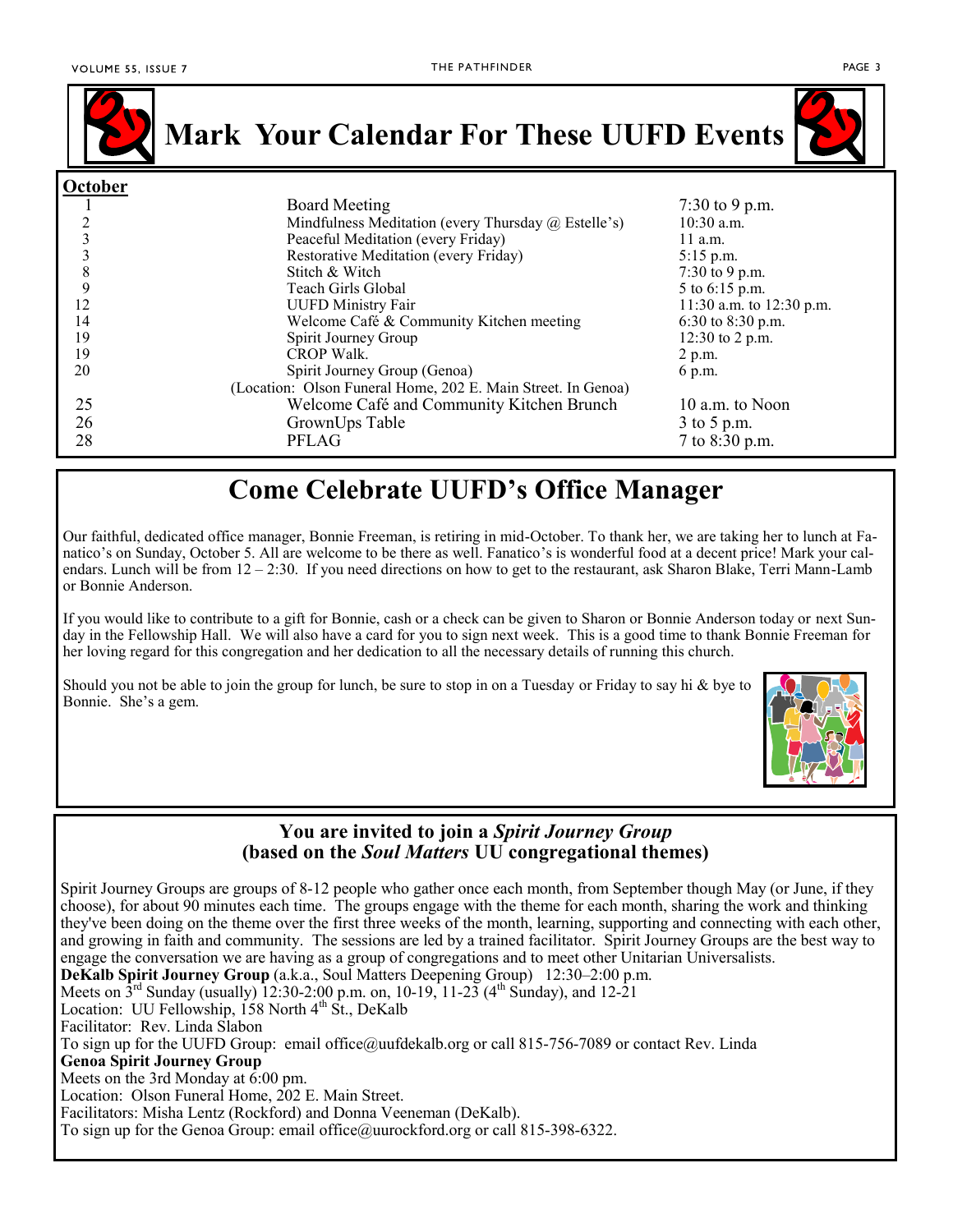# JOYS & CONCERNS



Richard Brandon, husband to Maryann and father to Forrest, recently had brain surgery and is in recovery. Please hold Forrest and his family in your hearts and prayers.



UUFD sends support and healing energy to Elisa Woodruff as she seeks medical support for extreme headaches and stress.



Thank you to UUFD staff, leadership and parents who attended the Healthy Church and Healthy Sexuality training on September 19. Documents from the training will be posted on the UUFD Web site after October 7. Help keep UUFD a safe and loving community.



### **RESTORATIVE MEDITATION**

With Linda Slabon, L.C.S.W., M.Div., M.A.

## **2014 5:15 – 6:15 p.m. Fall Fridays**

## **September 26 and October 3, 10, 17, & 24**

Welcome, Check-in, Opening Exercise Meditation Practice Reading and Discussion

**Location:** Unitarian Universalist Fellowship of DeKalb (Library)

158 North 4<sup>th</sup> Street, DeKalb, IL<sup>1</sup> 60115

**Participation:** Is open to all. All are welcome.

**Cost:** Free – Donations to UUFD support our programs

We meditate to find, to recover, and to come back to something of ourselves — Lawrence LeShan, psychologist.

Mindfulness is the miracle by which we master and restore ourselves...it is the miracle which can call back in a flash our dispersed mind and restore it to wholeness so that we can live each minute of life — Thich Nhat Hanh, Zen master and peace activist.

Meditation invites me to clear my mind of the usual clutter and pressures that bang around for my attention. When I am not practicing, anxiety rises. When I am practicing, I live more compassionately and well. What changes, is me. I gain power, perspective, and peace — Linda Slabon, meditation student.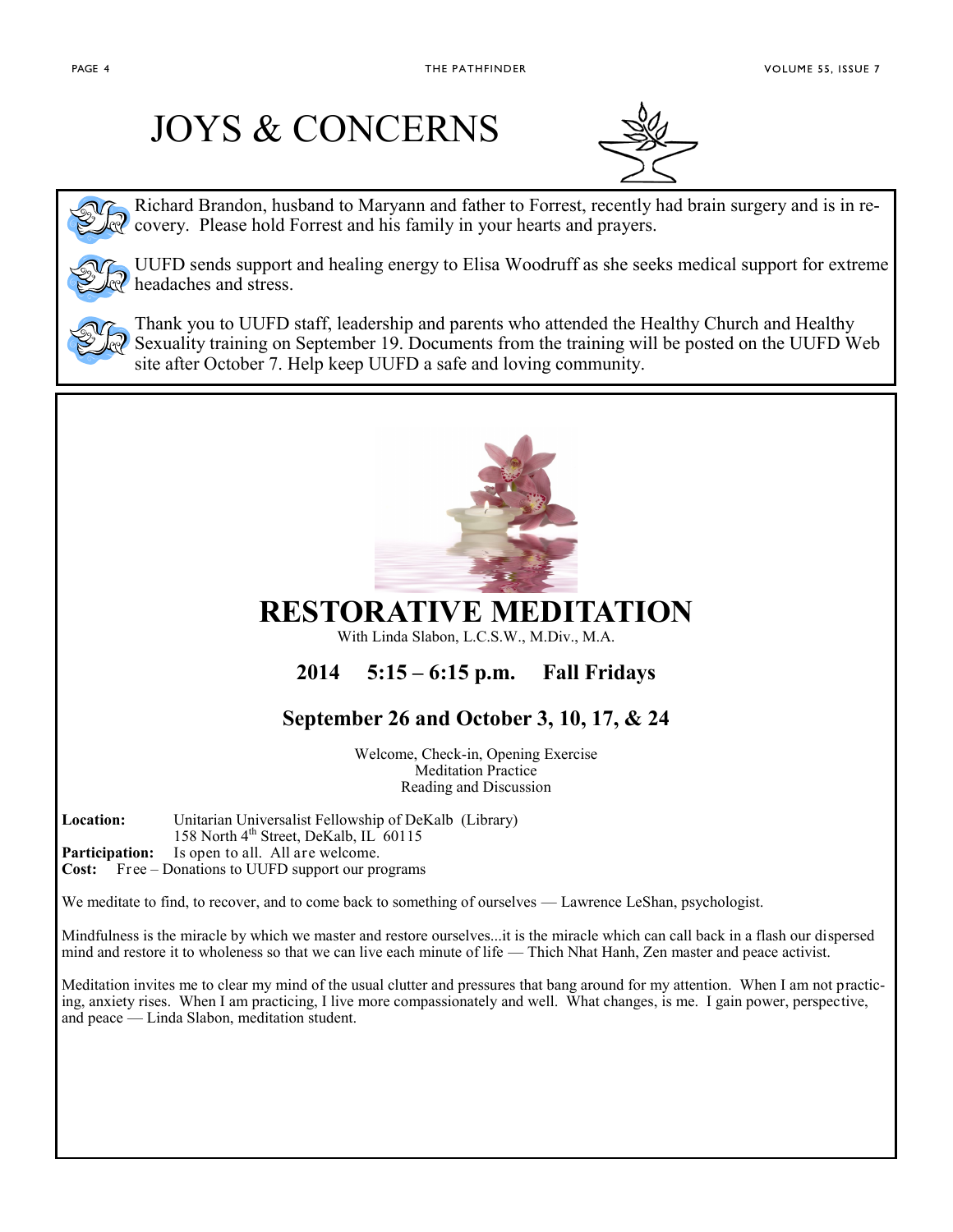### **Join The Team For This Year's CROP Walk**

Does the news ever get you down? Do you feel helpless to change anything?

Maybe alone you can't do a lot, but as part of a worldwide team to alleviate hunger and provide refuge for people fleeing violence, you can make a tremendous difference. Church World Service links with networks like the Unitarian Universalist Service Committee in order to partner with grassroots efforts around the world and close to home addressing both urgent and long-term hunger issues.

The money you raise as part of the CROP Walk in DeKalb will help fund water projects in Africa, urban agriculture in Haiti, relief for families fleeing wars in the Middle East and Meals on Wheels in our own county.

Here's how you can get involved. We've started an online team for UUFD called the Freedom Walkers. You can join the team by going to the link below and clicking on the button that says "Join the Team" and then following the instructions for registration. http://hunger.cwsglobal.org/site/TR/2014FallCROPHungerWalk/TR-Fall2014?team\_id=109229&pg=team&fr\_id=19693

Then you will be able to set up your own page, send out emails to solicit donations and more. Or, you can do it the old-fashioned way and get a collection envelope from me on Sunday. Or both!

You can also join the Walk on October 19 at 2 p.m. and have the wonderful experience of walking with hundreds of others who care about compassionate action.

Right now, the Freedom Walkers are in third place in terms of fundraising for our local walk. Let's aim for first!

Thanks, Maylan Dunn-Kenney



# **Come Ye to the Fair!!!!!!!!!**

The Ministry Fair on Sunday, October 12 from 11:30 a.m. to 12:30 p.m.

Food: Eat popcorn and sweet treats. Bob for apples!

Meet famous UUFD leaders wearing hats and talk with them. Play games and learn about UUFD activities and social justice. Bring your creative ideas and wonderful self so we can get to know you better.

#### **Special Collection For WNIU-WNIJ**

Frank O'Barski will be announcing the special collection for the radio spots at the service of November 2? Advance donations can be made any time!!!

Frank O'Barski 124 East Sunset Place DeKalb, IL 60115